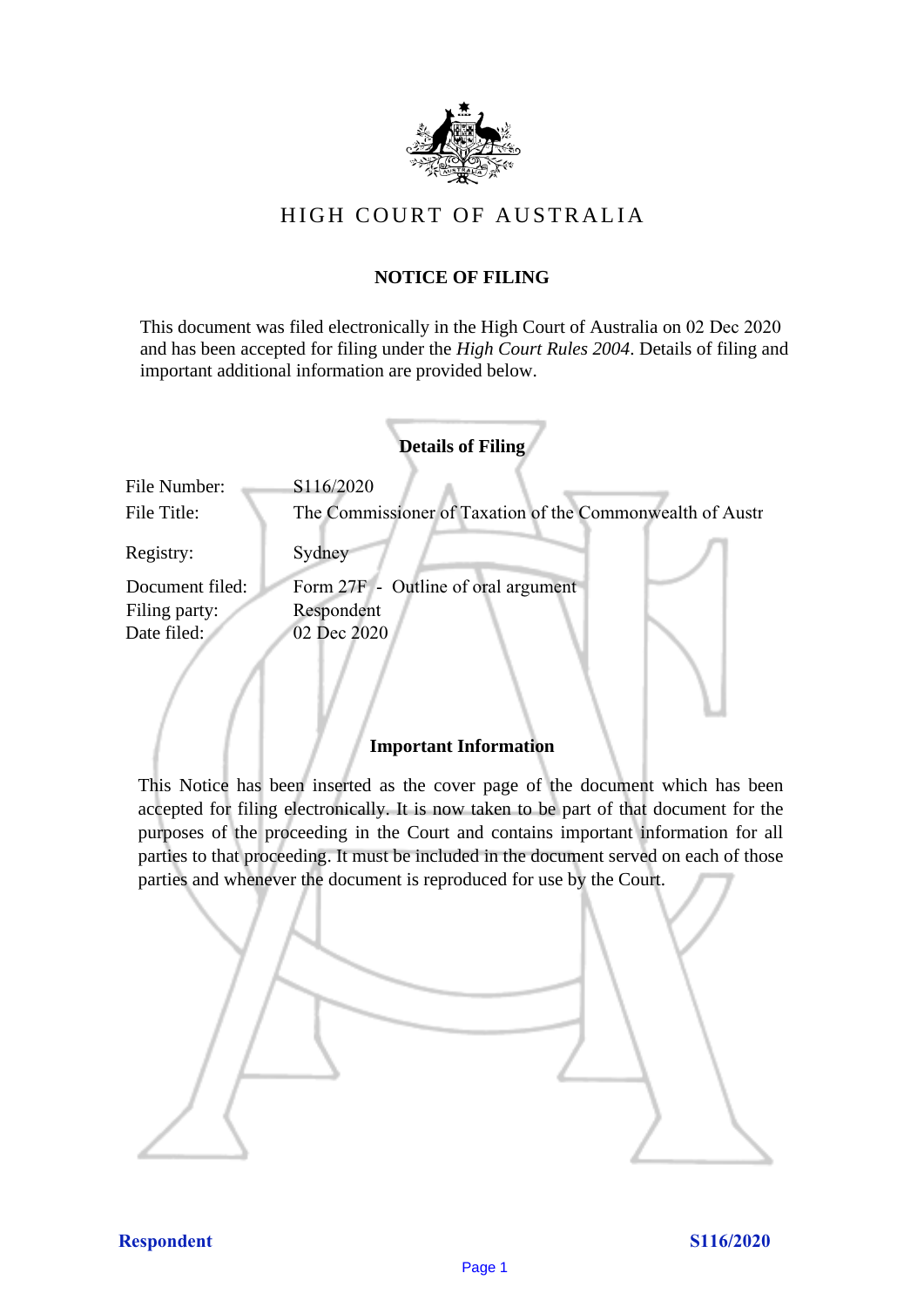# **IN THE HIGH COURT OF AUSTRALIA**  IN THE HIGH COURT OF AUSTRALIA **SYDNEY REGISTRY** SYDNEY REGISTRY

# **BETWEEN: THE COMMISSIONER OF TAXATION FOR THE**  BETWEEN: THE COMMISSIONER OF TAXATION FOR THE **COMMONWEALTH OF AUSTRALIA** COMMONWEALTH OF AUSTRALIA

Appellant Appellant

and and

### **TRAVELEX LIMITED** TRAVELEX LIMITED

10 Respondent Respondent

#### **RESPONDENT'S OUTLINE OF ORAL SUBMISSIONS** RESPONDENT'S OUTLINE OF ORAL SUBMISSIONS

#### **PART I: CERTIFICATION** PARTI: CERTIFICATION

1. This outline of oral submissions is in a form suitable for publication on the internet. .Thisoutline of oral submissions is in <sup>a</sup> form suitable for publication on the internet.

### **PART II: OUTLINE OF ORAL SUBMISSIONS** PART II: OUTLINE OF ORAL SUBMISSIONS

# **An "RBA surplus" can arise by the allocation of an amount to an RBA even if the taxpayer**  An "RBA surplus" can arise by the allocation of an amount to an RBA even if the taxpayer **is not "substantively and legitimately entitled" to the amount: AS<sup>1</sup> [22]-[57]** is not "substantively and legitimately entitled" to the amount: AS! [22]-[57]

#### *Text* Text

20

- 2. Part IIB creates a regime for the keeping of running balance accounts. The Commissioner may establish one or more systems of accounts for primary tax debts: s 8AAZC(1). Each may establish one or more systems of accounts for primary tax debts: <sup>s</sup> 8AAZC(1). Each 20 account is to be known as a running balance account or RBA: s 8AAZC(2). RBAs may be account is to be known as <sup>a</sup> running balance account or RBA: <sup>s</sup> 8AAZC(2). RBAs may be
	- established on any basis that the Commissioner determines: s 8AAZC(4). established on any basis that the Commissioner determines: <sup>s</sup> 8AAZC(4).
	- 3. The Commissioner is empowered to allocate primary tax debts to an RBA: s 8AAZD(1). . The Commissioner is empowered to allocate primary tax debts to an RBA: <sup>s</sup> 8AAZD(1).
- 4. The Commissioner's power to allocate *payments*, *credits and RBA surpluses* is governed .The Commissioner's power to allocate payments, credits and RBA surpluses is governed by Division 3 of Part IIB. Section 8AAZL(1) states that the Commissioner "must" treat by Division <sup>3</sup> of Part HB. Section 8AAZL(1) states that the Commissioner "must" treat such amounts in accordance with the Division. Section 8AAZLA and 8AAZLB then provide the exclusive ways in which the Commissioner must treat them. provide the exclusive ways in which the Commissioner must treat them. IN THE HIGH COURT OF AUSTRALIA THE COMMISSIONER OF TAXATION FOR THE COMMONWEALTH OF ALSTERNATA SPECIAL BETWHERE,<br>
STONEY REGISTRY THE COMMONWEALTH OF AN APPENDIX AND APPEND and<br>
THE COMMONWEALTH OF ALSTERNATA AND APPEND a
	- 5. Division 3 works in this way. Section 8AAZL(1) is directed to the Commissioner and imposes a duty which arises if and when he forms the view that there is an amount meeting imposes <sup>a</sup> duty which arises if and when he forms the view that there is an amount meeting the description in one of the sub-sections. It is not self-executing. If and when the the description in one of the sub-sections. It is not self-executing. If and when the

 $\overline{a}$ 

<sup>1</sup> Respondent's Written Submissions dated 10 September 2020. Respondent's Written Submissions dated 10 September 2020.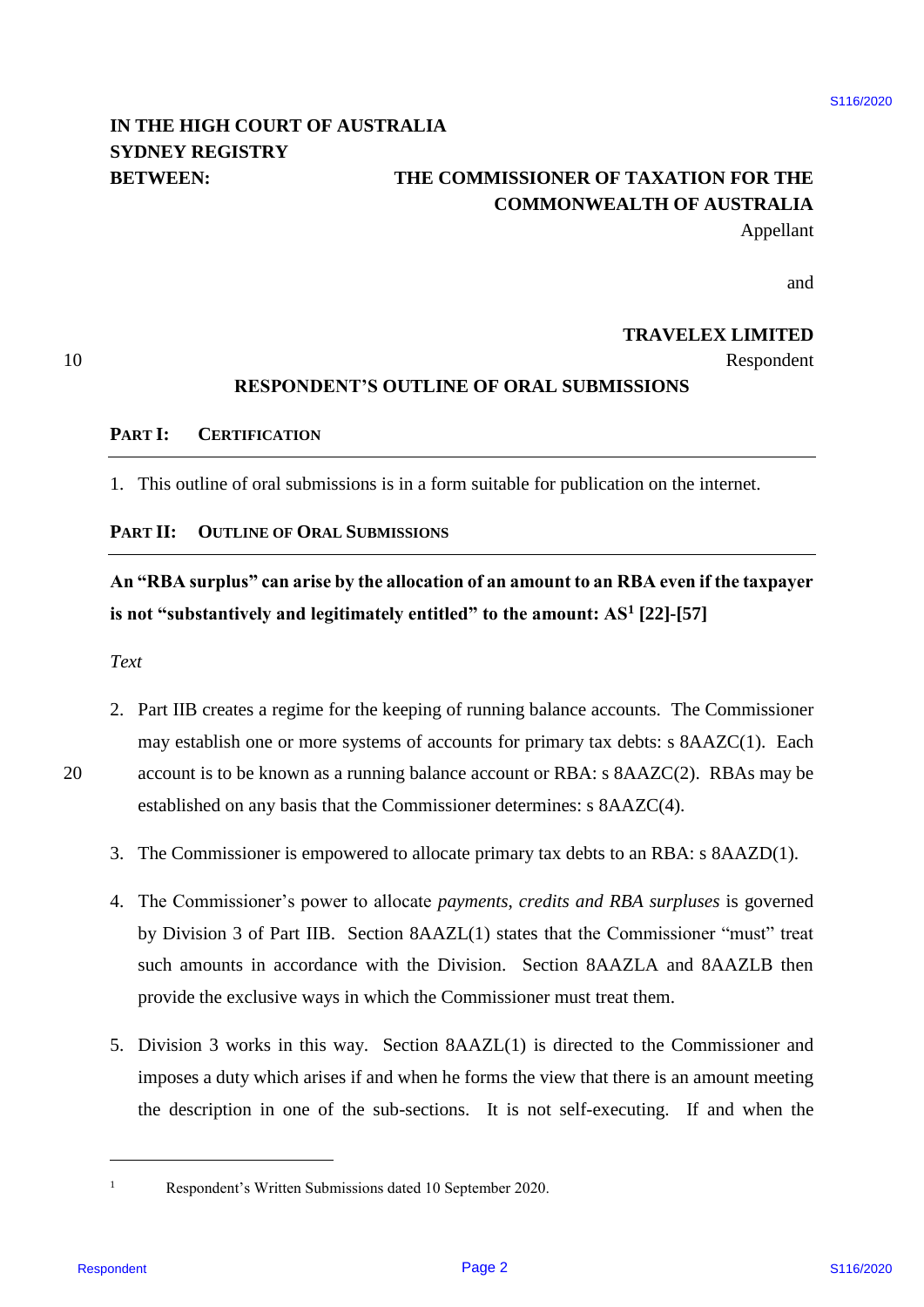Commissioner forms that view, he must treat the amount in accordance with the Division, Commissioner forms that view, he must treat the amount in accordance with the Division, and has a discretionary power to allocate it under either s 8AAZLA or s 8AAZLB. Whether the amount in fact meets the description in s 8AAZL(1) is a matter for the Commissioner, the amount in fact meets the description in <sup>s</sup> 8AAZL(1) is <sup>a</sup> matter for the Commissioner, subject possibly only to invalidity for jurisdictional error which is not asserted here. subject possibly only to invalidity for jurisdictional error which is not asserted here.

-2- -2-

- 6. The process of allocating running balance accounts in the prescribed manner gives rise to a The process of allocating running balance accounts in the prescribed manner gives rise to a balance, either positive or negative. It is in that context that one comes to the concept of an balance, either positive or negative. It is in that context that one comes to the concept of an *RBA surplus*, defined in s 8AAZA. RBA surplus, defined in <sup>s</sup> 8AAZA.
	- (a) An *RBA surplus* exists only "in relation to" an RBA.
- (b) It is based on debts, on the one hand, and payments and credits, on the other. This (b) It is based on debts, on the one hand, and payments and credits, on the other. This 10 reflects the two kinds of amounts that the Commissioner may allocate to an RBA: debts under s 8AAZD and positive amounts under Div 3.
	- (c) In sub-paragraph (b), the reference to "credits to which the entity is entitled, that have (c) In sub-paragraph (b), the reference to "credits to which the entity is entitled, that have been allocated to the RBA" is a reference to those amounts which have been the subject been allocated to the RBA" is <sup>a</sup> reference to those amounts which have been the subject of an exercise of power under ss 8AAZLA or 8AAZLB. Those are amounts which have been allocated and which, to the Commissioner's satisfaction, are amounts meeting the been allocated and which, to the Commissioner's satisfaction, are amounts meeting the description in s  $8AAZL(1)(b)$ . An amount can meet that description even if the Court considers for itself that the amount is not one to which the entity was entitled. considers for itself that the amount is not one to which the entity was entitled.

#### *Context and purpose* Context and purpose

- 7. The purpose of the RBA scheme is to provide for a single comprehensive statement of The purpose of the RBA scheme is to provide for a single comprehensive statement of 20 amounts owing as between the Commissioner and a taxpayer: RS [26]-[37]; Explanatory amounts owing as between the Commissioner and <sup>a</sup> taxpayer: RS [26]-[37]; Explanatory Memorandum to the *Taxation Laws Amendment Bill (No 5) 1998* (Cth) at 5; House of Memorandum to the Taxation Laws Amendment Bill (No 5) 1998 (Cth) at 5; House of Representatives, *Parliamentary Debates*, 10 December 1998, 1898; Explanatory Representatives, Parliamentary Debates, 10 December 1998, 1898; Explanatory Memorandum to the *A New Tax System (Tax Laws Amendment) Bill (No 1) 1999* (Cth) at Memorandum to the <sup>A</sup> New Tax System (Tax Laws Amendment) Bill (No 1) 1999 (Cth) at 3-4; [3.18], [3.19], [3.23]. 3-4; [3.18], [3.19], [3.23]. Commissioner found that view, he must treat the anosant in accordance with the Division,<br>
and the an abeveloped the multicalistic interference in the contrast of the Commissions,<br>
the anosotic in fact uses the description
	- 8. Part IIB achieves this purpose by causing the balance of a running balance account, as it Part IIB achieves this purpose by causing the balance of <sup>a</sup> running balance account, as it stands from time to time, to have the consequences identified by Steward J at FFC [167]ff. stands from time to time, to have the consequences identified by Steward J at FFC [167] ff.
	- 9. The statutory purpose is best achieved by construing the provisions describing that balance The statutory purpose is best achieved by construing the provisions describing that balance (ie, the expressions *RBA deficit debt* and *RBA surplus* in s 8AAZA) as being descriptive (ie, the expressions RBA deficit debt and RBA surplus in <sup>s</sup> 8AAZA) as being descriptive of those amounts, both positive and negative, which the Commissioner has decided to
- 30 allocate to the RBA and which he has in fact so allocated. allocate to the RBA and which he has in fact so allocated. 30

10